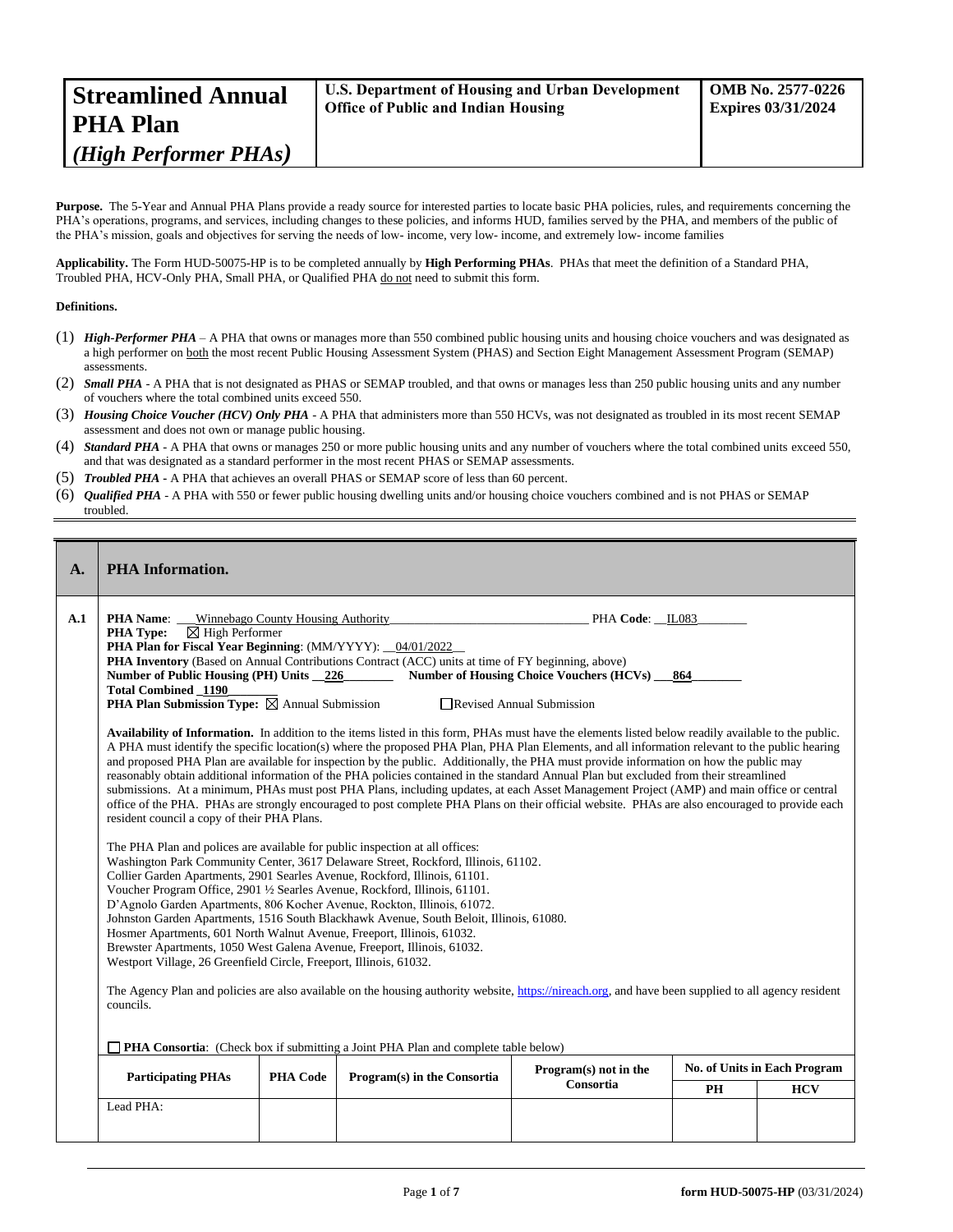| В.  | <b>Plan Elements</b>                                                                                                                                                                                                                                                                                                                                                                                                                                                                                                                                                                                                                                                                                                                                                                                                                                                                                                                                                                                                                                                                                                                                                                                                                                                                                                                                                                                                                                                                                                                                                                                                                                                                                                                                                                                                                                       |  |                                                                                                                    |  |  |
|-----|------------------------------------------------------------------------------------------------------------------------------------------------------------------------------------------------------------------------------------------------------------------------------------------------------------------------------------------------------------------------------------------------------------------------------------------------------------------------------------------------------------------------------------------------------------------------------------------------------------------------------------------------------------------------------------------------------------------------------------------------------------------------------------------------------------------------------------------------------------------------------------------------------------------------------------------------------------------------------------------------------------------------------------------------------------------------------------------------------------------------------------------------------------------------------------------------------------------------------------------------------------------------------------------------------------------------------------------------------------------------------------------------------------------------------------------------------------------------------------------------------------------------------------------------------------------------------------------------------------------------------------------------------------------------------------------------------------------------------------------------------------------------------------------------------------------------------------------------------------|--|--------------------------------------------------------------------------------------------------------------------|--|--|
| B.1 | <b>Revision of Existing PHA Plan Elements.</b>                                                                                                                                                                                                                                                                                                                                                                                                                                                                                                                                                                                                                                                                                                                                                                                                                                                                                                                                                                                                                                                                                                                                                                                                                                                                                                                                                                                                                                                                                                                                                                                                                                                                                                                                                                                                             |  |                                                                                                                    |  |  |
|     |                                                                                                                                                                                                                                                                                                                                                                                                                                                                                                                                                                                                                                                                                                                                                                                                                                                                                                                                                                                                                                                                                                                                                                                                                                                                                                                                                                                                                                                                                                                                                                                                                                                                                                                                                                                                                                                            |  | (a) Have the following PHA Plan elements been revised by the PHA since its last <b>Annual PHA Plan</b> submission? |  |  |
|     | Y<br>N<br>⊠<br>Statement of Housing Needs and Strategy for Addressing Housing Needs.<br>Deconcentration and Other Policies that Govern Eligibility, Selection, and Admissions.<br>⊠<br>Financial Resources.<br>⋈<br>$\perp$<br>$\boxtimes$ Rent Determination.<br>$\boxtimes$ Homeownership Programs.<br>$\boxtimes$ Safety and Crime Prevention.<br>$\boxtimes$ Pet Policy.<br>$\boxtimes$ Substantial Deviation.<br>$\boxtimes$ Significant Amendment/Modification<br>(b) If the PHA answered yes for any element, describe the revisions for each element below:<br>The PHA used waivers as allowed by PIH 2021-14 with expiration of 12/31/21.<br>The Financial Resources FYE 03/31/2022 are included with the Annual Plan.                                                                                                                                                                                                                                                                                                                                                                                                                                                                                                                                                                                                                                                                                                                                                                                                                                                                                                                                                                                                                                                                                                                            |  |                                                                                                                    |  |  |
|     |                                                                                                                                                                                                                                                                                                                                                                                                                                                                                                                                                                                                                                                                                                                                                                                                                                                                                                                                                                                                                                                                                                                                                                                                                                                                                                                                                                                                                                                                                                                                                                                                                                                                                                                                                                                                                                                            |  | (c) The PHA must submit its Deconcentration Policy for Field Office Review.                                        |  |  |
|     | The Deconcentration Policy B.1.c. is included with the Annual Plan.                                                                                                                                                                                                                                                                                                                                                                                                                                                                                                                                                                                                                                                                                                                                                                                                                                                                                                                                                                                                                                                                                                                                                                                                                                                                                                                                                                                                                                                                                                                                                                                                                                                                                                                                                                                        |  |                                                                                                                    |  |  |
| B.2 | <b>New Activities.</b><br>(a) Does the PHA intend to undertake any new activities related to the following in the PHA's current Fiscal Year?<br>Y N<br>$\boxtimes$ Hope VI or Choice Neighborhoods.<br>Mixed Finance Modernization or Development.<br>⊠<br>Demolition and/or Disposition.<br>⊠<br>⊠<br>Conversion of Public Housing to Tenant Based Assistance.<br>$\Box$<br>$\boxtimes$ Conversion of Public Housing to Project-Based Rental Assistance or Project-Based Vouchers under RAD.<br>⊠<br>Project Based Vouchers.<br>$\mathbf{L}$<br>$\boxtimes$ Units with Approved Vacancies for Modernization.<br>ப<br>$\boxtimes$ Other Capital Grant Programs (i.e., Capital Fund Community Facilities Grants or Emergency Safety and Security Grants).<br>(b) If any of these activities are planned for the current Fiscal Year, describe the activities. For new demolition activities, describe any public<br>housing development or portion thereof, owned by the PHA for which the PHA has applied or will apply for demolition and/or disposition approval<br>under section 18 of the 1937 Act under the separate demolition/disposition approval process. If using Project-Based Vouchers (PBVs), provide the<br>projected number of project-based units and general locations, and describe how project basing would be consistent with the PHA Plan.<br>WCHA intends to explore Mixed Finance Modernization or Development opportunities. No programs have been determined at this time.<br>WCHA intends to disposition the Westcott Homes development through the Section 22 Streamlined Conversion program.<br>WCHA intends to submit a development plan for acquisition of a single, detached home using Replacement Housing Funds.<br>WCHA intends to present a Request for Proposal to Project Base up to ten Mainstream Housing Vouchers. |  |                                                                                                                    |  |  |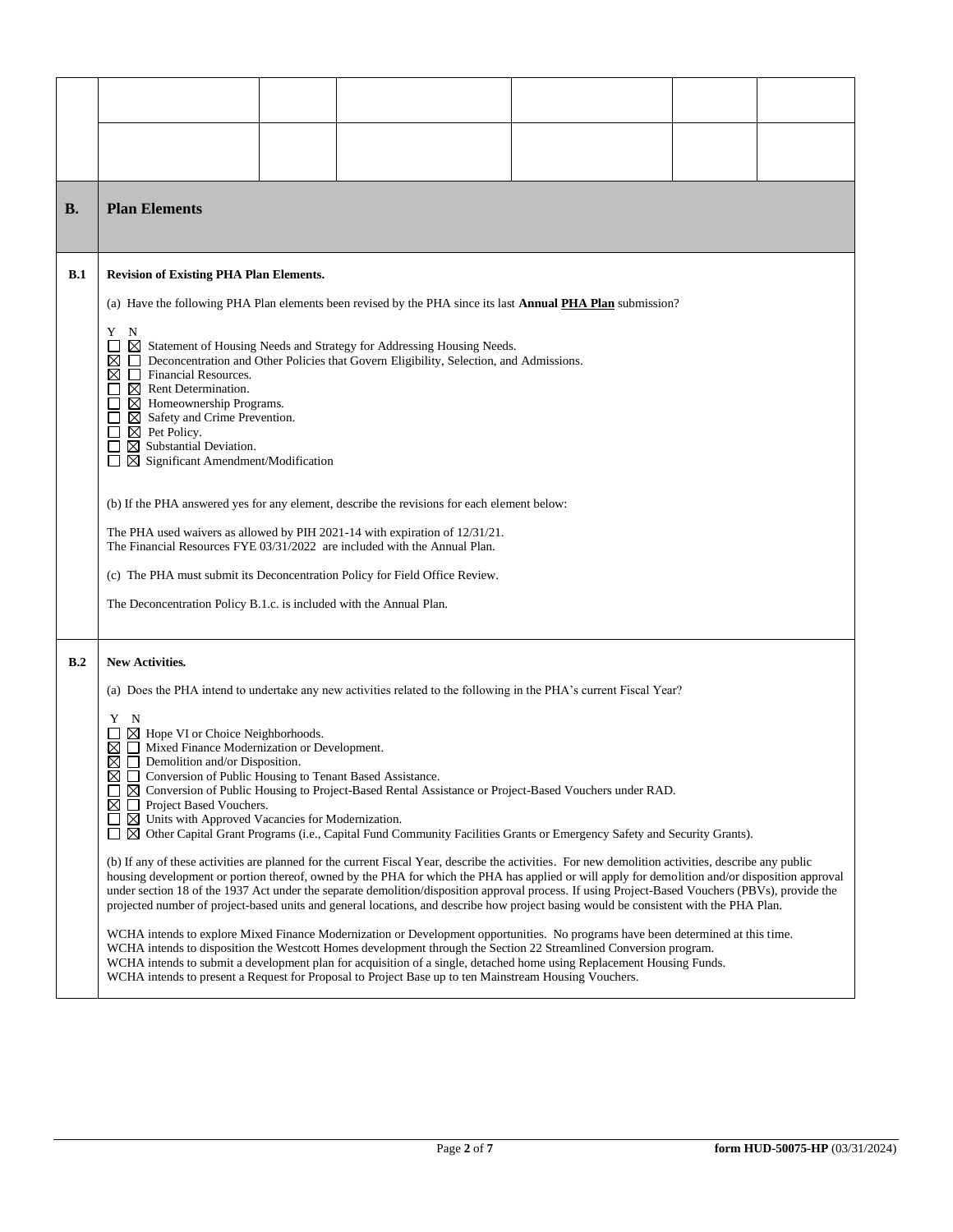| B.3          | <b>Progress Report.</b>                                                                                                                                                                                                                                                                                                                   |
|--------------|-------------------------------------------------------------------------------------------------------------------------------------------------------------------------------------------------------------------------------------------------------------------------------------------------------------------------------------------|
|              | Provide a description of the PHA's progress in meeting its Mission and Goals described in the PHA 5-Year Plan.                                                                                                                                                                                                                            |
|              | Two ROCK (Resident Officer Community Keeper) Rockford Police Department residency homes were created to promote community safety and<br>police relations.                                                                                                                                                                                 |
|              | Awarded 25 Veterans Assisted Supportive Housing vouchers (VASH) and also made available to Stephenson County.<br>The Rental Housing Support Program was increased and expanded to create mobility opportunity in Winnebago, Boone, Ogle, Jo Daviess, Dekalb<br>and Stephenson Counties.                                                   |
|              | WCHA became the housing authority representative to the Illinois Re-entry Task Force to impact against recidivism.<br>WCHA created a re-entry demonstration program that became a model for the RHSP Re-Entry Demonstration Program.<br>Awarded 55 RHSP Re-Entry Demonstration vouchers for Boone, Winnebago and Stephenson Counties.     |
|              | Awarded 111 Rental Assistance Demonstration (RAD) II vouchers and gained 9% Low Income Housing Tax Credits (LIHTCV) for the \$18 million<br>rehab and new construction program of Westport Village.<br>Awarded 167 RAD I vouchers for the Hosmer and Brewster rehab program, recovered the program management, and was instrumental in an |
|              | additional \$1.1 million in rehab beyond the initial \$8 million rehab program.<br>Successfully completed the LIHTC program for the \$40 million Champion Park HOPE VI new construction and rehab program.                                                                                                                                |
|              | Recovered and added an additional five homes to the Champion Park program.<br>Created the Wescott Homes program with five scattered site homes in the public housing program.                                                                                                                                                             |
|              | Awarded the Resident Opportunities and Supportive Services program serving 91 families.<br>The Family Self-Sufficiency Program is in the top five percentile of participating families for the State of Illinois.                                                                                                                         |
|              | Awarded 50 Mainstream vouchers for the Winnebago and Stephenson County area.<br>Gained a 15 VASH voucher program for the Boone County Housing Authority (BCHA).                                                                                                                                                                           |
|              | Maintained HUD designated High Performer status.<br>Maintained public housing utilization above 97%.                                                                                                                                                                                                                                      |
|              | Maintained Housing Choice Voucher utilization within 6% of program reserves.<br>OSF College of Nursing program established to provide for site health services.                                                                                                                                                                           |
|              | Ten foreclosed homes acquired and rehabbed through the National Community Stabilization Trust (NCST) Program<br>Provided home for Rockford Veterans Drop-In Center through NCST acquisition and Veterans Home Foundation Grant.                                                                                                           |
|              | Received Connect Home Nation designation to address digital divide needs.<br>Received Vera Institute of Justice technical assistance program to address recidivism and increase housing opportunities.                                                                                                                                    |
|              | Created Children Aging Out of Foster Care Demonstration program.<br>Received Americorps ISTA worker for eviction prevention program.                                                                                                                                                                                                      |
|              | Received HUD NSPIRE designation for quality property inspection standards.                                                                                                                                                                                                                                                                |
|              | Assisted HUD with Housing Choice Voucher administrative fee funding study.<br>Received several Elevate energy-efficiency grants for program cost-savings and to decrease resident utility expense.                                                                                                                                        |
|              | Part of the city transportation study program to create mobility and accessibility.<br>Assisted the Rockford Housing Authority's resident relocation program by providing housing for 20 RHA families.                                                                                                                                    |
|              | Created new website for applicant accessibility and to provide a paperless delivery platform                                                                                                                                                                                                                                              |
| <b>B.4.</b>  | <b>Capital Improvements.</b> Include a reference here to the most recent HUD-approved 5-Year Action Plan in EPIC and the date that it was approved.                                                                                                                                                                                       |
|              | See HUD Form 50075.2 approved by HUD on 12/13/21.                                                                                                                                                                                                                                                                                         |
|              |                                                                                                                                                                                                                                                                                                                                           |
|              |                                                                                                                                                                                                                                                                                                                                           |
| B.5          | <b>Most Recent Fiscal Year Audit</b>                                                                                                                                                                                                                                                                                                      |
|              | Were there any findings in the most recent FY Audit?<br>(a)                                                                                                                                                                                                                                                                               |
|              | N<br>Y<br>$\boxtimes$<br>□                                                                                                                                                                                                                                                                                                                |
|              | If yes, please describe:<br>(b)                                                                                                                                                                                                                                                                                                           |
| $\mathbf{C}$ | <b>Other Document and/or Certification Requirements.</b>                                                                                                                                                                                                                                                                                  |
| C.1          | <b>Resident Advisory Board (RAB) Comments.</b>                                                                                                                                                                                                                                                                                            |
|              | (a) Did the RAB(s) have comments to the PHA Plan?                                                                                                                                                                                                                                                                                         |
|              |                                                                                                                                                                                                                                                                                                                                           |
|              | N<br>Y<br>$\boxtimes$<br>$\Box$                                                                                                                                                                                                                                                                                                           |
|              | If yes, comments must be submitted by the PHA as an attachment to the PHA Plan. PHAs must also include a narrative describing their<br>(b)<br>analysis of the RAB recommendations and the decisions made on these recommendations.                                                                                                        |
|              |                                                                                                                                                                                                                                                                                                                                           |

H

٦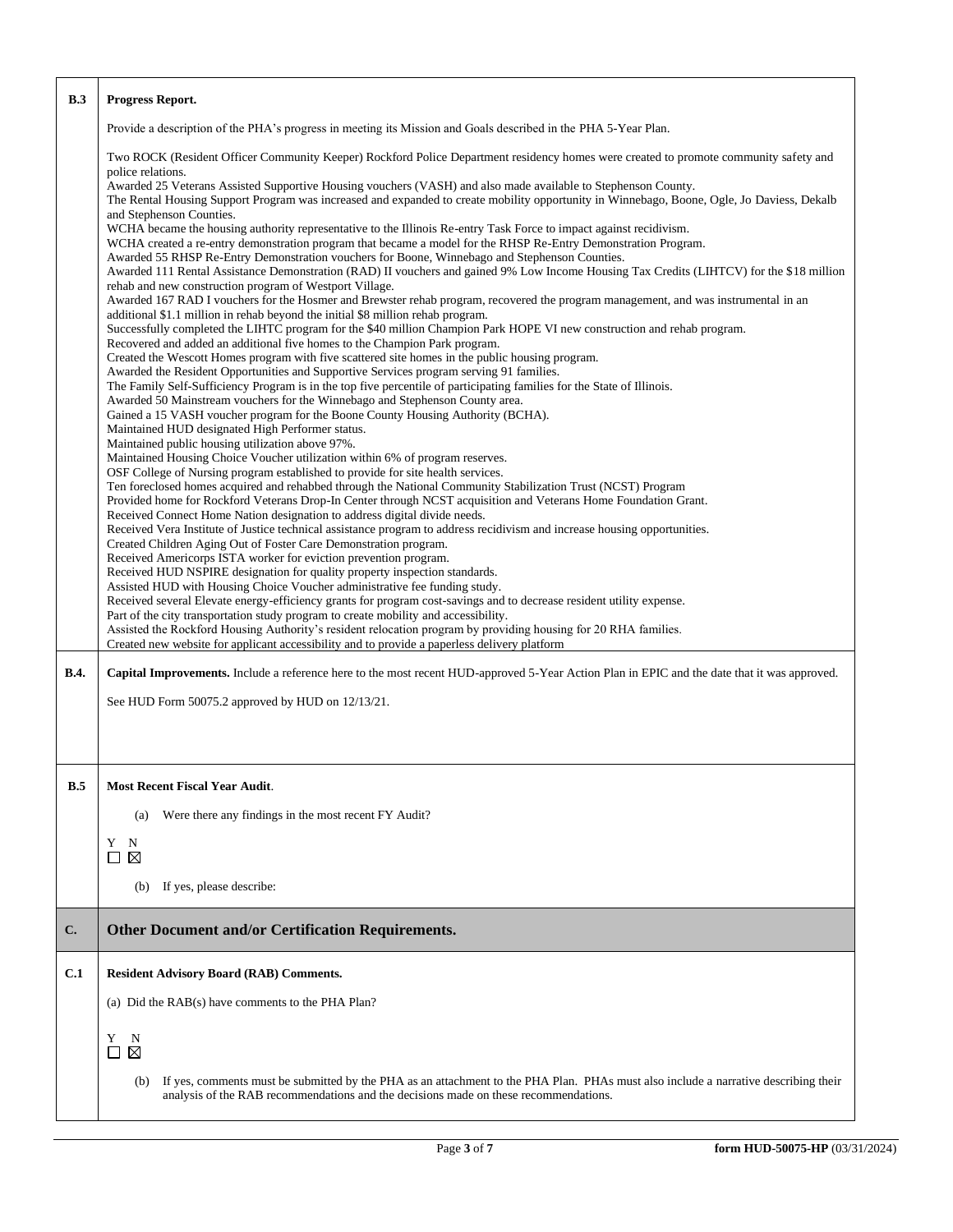|                           | <b>Certification by State or Local Officials.</b>                                                                                                                                                                                                                                                                                                                                                                                                                                                                                                                                                                                                                                                                         |  |  |  |  |  |
|---------------------------|---------------------------------------------------------------------------------------------------------------------------------------------------------------------------------------------------------------------------------------------------------------------------------------------------------------------------------------------------------------------------------------------------------------------------------------------------------------------------------------------------------------------------------------------------------------------------------------------------------------------------------------------------------------------------------------------------------------------------|--|--|--|--|--|
| C.2                       | Form HUD-50077-SL, Certification by State or Local Officials of PHA Plans Consistency with the Consolidated Plan, must be submitted by the<br>PHA as an electronic attachment to the PHA Plan.                                                                                                                                                                                                                                                                                                                                                                                                                                                                                                                            |  |  |  |  |  |
| C.3                       | Civil Rights Certification/Certification Listing Policies and Programs that the PHA has Revised since Submission of its Last Annual Plan.                                                                                                                                                                                                                                                                                                                                                                                                                                                                                                                                                                                 |  |  |  |  |  |
|                           |                                                                                                                                                                                                                                                                                                                                                                                                                                                                                                                                                                                                                                                                                                                           |  |  |  |  |  |
|                           | Form 50077-ST-HCV-HP, PHA Certifications of Compliance with PHA Plan, Civil Rights, and Related Laws and Regulations<br>Including PHA Plan Elements that Have Changed must be submitted by the PHA as an electronic attachment to the PHA Plan.                                                                                                                                                                                                                                                                                                                                                                                                                                                                           |  |  |  |  |  |
| C.4                       | Challenged Elements. If any element of the PHA Plan is challenged, a PHA must include such information as an attachment with a description of<br>any challenges to Plan elements, the source of the challenge, and the PHA's response to the public.                                                                                                                                                                                                                                                                                                                                                                                                                                                                      |  |  |  |  |  |
|                           | (a) Did the public challenge any elements of the Plan?<br>Y N<br>$\square \boxtimes$                                                                                                                                                                                                                                                                                                                                                                                                                                                                                                                                                                                                                                      |  |  |  |  |  |
|                           | If yes, include Challenged Elements.                                                                                                                                                                                                                                                                                                                                                                                                                                                                                                                                                                                                                                                                                      |  |  |  |  |  |
| D.                        | <b>Affirmatively Furthering Fair Housing (AFFH).</b>                                                                                                                                                                                                                                                                                                                                                                                                                                                                                                                                                                                                                                                                      |  |  |  |  |  |
|                           | <b>Affirmatively Furthering Fair Housing.</b>                                                                                                                                                                                                                                                                                                                                                                                                                                                                                                                                                                                                                                                                             |  |  |  |  |  |
| D.1                       | Provide a statement of the PHA's strategies and actions to achieve fair housing goals outlined in an accepted Assessment of Fair Housing<br>(AFH) consistent with 24 CFR § 5.154(d)(5). Use the chart provided below. (PHAs should add as many goals as necessary to overcome fair<br>housing issues and contributing factors.) Until such time as the PHA is required to submit an AFH, the PHA is not obligated to complete<br>this chart. The PHA will fulfill, nevertheless, the requirements at 24 CFR § 903.7(o) enacted prior to August 17, 2015. See Instructions for<br>further detail on completing this item.<br><b>Fair Housing Goal:</b><br>Describe fair housing strategies and actions to achieve the goal |  |  |  |  |  |
| <b>Fair Housing Goal:</b> |                                                                                                                                                                                                                                                                                                                                                                                                                                                                                                                                                                                                                                                                                                                           |  |  |  |  |  |
|                           |                                                                                                                                                                                                                                                                                                                                                                                                                                                                                                                                                                                                                                                                                                                           |  |  |  |  |  |
|                           | Describe fair housing strategies and actions to achieve the goal                                                                                                                                                                                                                                                                                                                                                                                                                                                                                                                                                                                                                                                          |  |  |  |  |  |
|                           |                                                                                                                                                                                                                                                                                                                                                                                                                                                                                                                                                                                                                                                                                                                           |  |  |  |  |  |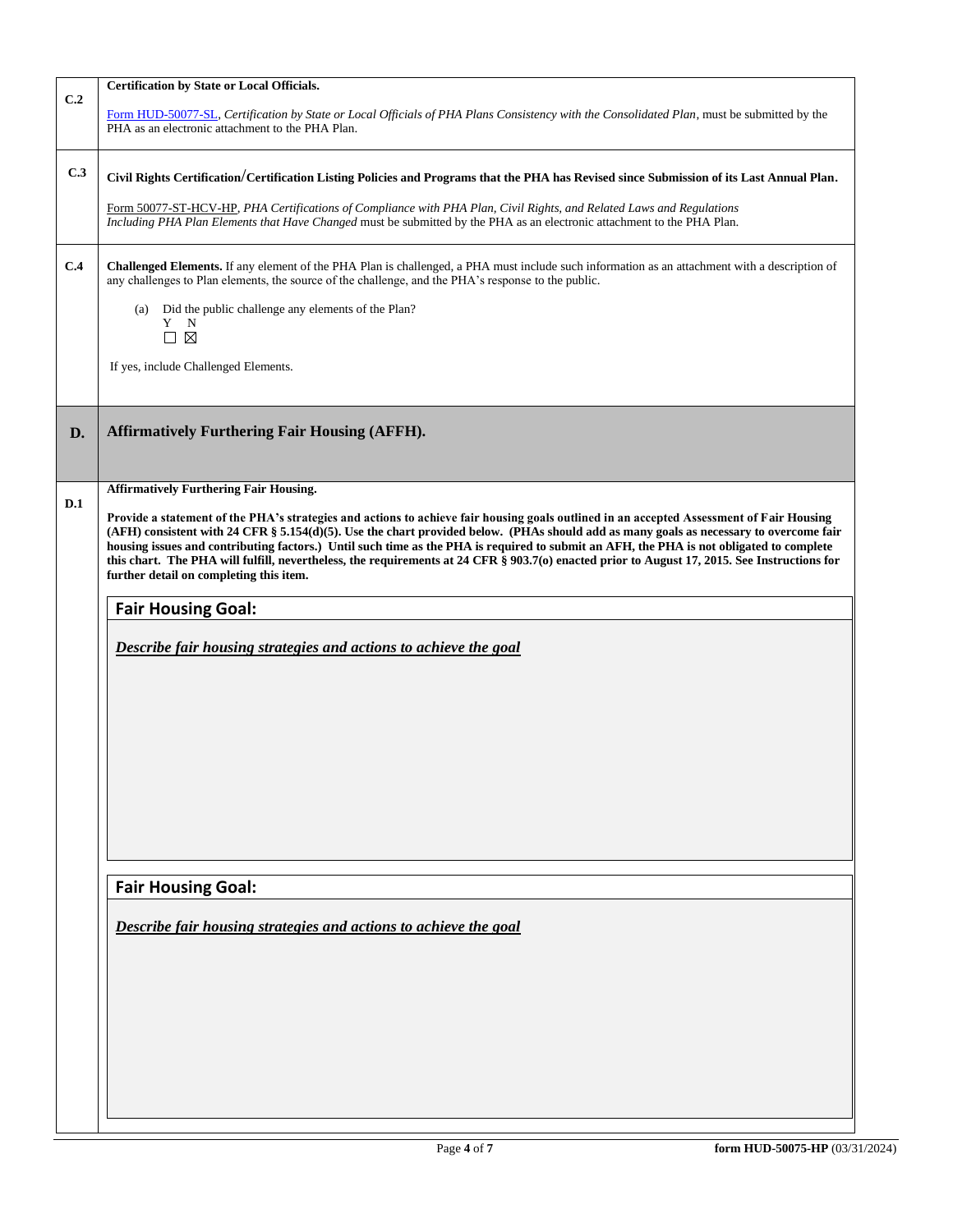|  |  | Fair Housing Goal: |  |
|--|--|--------------------|--|
|--|--|--------------------|--|

*Describe fair housing strategies and actions to achieve the goal* 

# **Instructions for Preparation of Form HUD-50075-HP Annual Plan for High Performing PHAs**

**A. PHA Information.** All PHAs must complete this section. (24 CFR §903.4)

**A.1** Include the full **PHA Name**, **PHA Code**, **PHA Type**, **PHA Fiscal Year Beginning** (MM/YYYY), **PHA Inventory, Number of Public Housing Units and or Housing Choice Vouchers (HCVs), PHA Plan Submission Type**, and the **Availability of Information**, specific location(s) of all information relevant to the public hearing and proposed PHA Plan. [\(24 CFR §903.23\(4\)\(e\)\)](http://ecfr.gpoaccess.gov/cgi/t/text/text-idx?c=ecfr&sid=13734845220744370804c20da2294a03&rgn=div5&view=text&node=24:4.0.3.1.3&idno=24#24:4.0.3.1.3.2.5.14)

**PHA Consortia**: Check box if submitting a Joint PHA Plan and complete the table. [\(24 CFR §943.128\(a\)\)](http://ecfr.gpoaccess.gov/cgi/t/text/text-idx?c=ecfr&sid=cc31cf1c3a2b84ba4ead75d35d258f67&rgn=div5&view=text&node=24:4.0.3.1.10&idno=24#24:4.0.3.1.10.2.5.7)

# **B. Plan Elements.**

### **B.1 Revision of Existing PHA Plan Elements.** PHAs must:

Identify specifically which plan elements listed below that have been revised by the PHA. To specify which elements have been revised, mark the "yes" box. If an element has not been revised, mark "no."

 **Statement of Housing Needs and Strategy for Addressing Housing Needs.** Provide a statement addressing the housing needs of low-income, very low-income and extremely low-income families and a brief description of the PHA's strategy for addressing the housing needs of families who reside in the jurisdiction served by the PHA and other families who are on the public housing and Section 8 tenant-based assistance waiting lists. The statement must identify the housing needs of (i) families with incomes below 30 percent of area median income (extremely low-income); (ii) elderly families (iii) households with individuals with disabilities, and households of various races and ethnic groups residing in the jurisdiction or on the public housing and Section 8 tenant-based assistance waiting lists based on information provided by the applicable Consolidated Plan, information provided by HUD, and other generally available data. The statement of housing needs shall be based on information provided by the applicable Consolidated Plan, information provided by HUD, and generally available data. The identification of housing needs must address issues of affordability, supply, quality, accessibility, size of units, and location. Once the PHA has submitted an Assessment of Fair Housing (AFH), which includes an assessment of disproportionate housing needs in accordance with 24 CFR  $\S$ 5.154(d)(2)(iv), information on households with individuals with disabilities and households of various races and ethnic groups residing in the jurisdiction or on the waiting lists no longer needs to be included in the Statement of Housing Needs and Strategy for Addressing Housing Needs. (24 CFR §903.7(a).

The identification of housing needs must address issues of affordability, supply, quality, accessibility, size of units, and location.  $(24 \text{ CFR } \text{§}903.7(a)(2)(i))$ Provide a description of the ways in which the PHA intends, to the maximum extent practicable, to address those housing needs in the upcoming year and the PHA's reasons for choosing its strategy.  $(24 \text{ CFR } \S 903.7(a)(2)(ii))$ 

 **Deconcentration and Other Policies that Govern Eligibility, Selection and Admissions**. Describe the PHA's admissions policy for deconcentration of poverty and income mixing of lower-income families in public housing. The Deconcentration Policy must describe the PHA's policy for bringing higher income tenants into lower income developments and lower income tenants into higher income developments. The deconcentration requirements apply to general occupancy and family public housing developments. Refer to 24 CFR §903.2(b)(2) for developments not subject to deconcentration of poverty and income mixing requirements.  $24$  CFR §903.7(b) Describe the PHA's procedures for maintaining waiting lists for admission to public housing and address any site-based waiting lists[. 24 CFR §903.7\(b\)](http://ecfr.gpoaccess.gov/cgi/t/text/text-idx?c=ecfr&sid=b44bf19bef93dd31287608d2c687e271&rgn=div5&view=text&node=24:4.0.3.1.3&idno=24#24:4.0.3.1.3.2.5.5) A statement of the PHA's policies that govern resident or tenant eligibility, selection and admission including admission preferences for both public housing and HCV. [\(24 CFR §903.7\(b\)](http://ecfr.gpoaccess.gov/cgi/t/text/text-idx?c=ecfr&sid=b44bf19bef93dd31287608d2c687e271&rgn=div5&view=text&node=24:4.0.3.1.3&idno=24#24:4.0.3.1.3.2.5.5) Describe the unit assignment policies for public housing. [24 CFR §903.7\(b\)](http://ecfr.gpoaccess.gov/cgi/t/text/text-idx?c=ecfr&sid=b44bf19bef93dd31287608d2c687e271&rgn=div5&view=text&node=24:4.0.3.1.3&idno=24#24:4.0.3.1.3.2.5.5)

 **Financial Resources.** A statement of financial resources, including a listing by general categories, of the PHA's anticipated resources, such as PHA operating, capital and other anticipated Federal resources available to the PHA, as well as tenant rents and other income available to support public housing or tenant-based assistance. The statement also should include the non-Federal sources of funds supporting each Federal program, and state the planned use for the resources. [\(24 CFR §903.7\(c\)](http://ecfr.gpoaccess.gov/cgi/t/text/text-idx?c=ecfr&sid=b44bf19bef93dd31287608d2c687e271&rgn=div5&view=text&node=24:4.0.3.1.3&idno=24)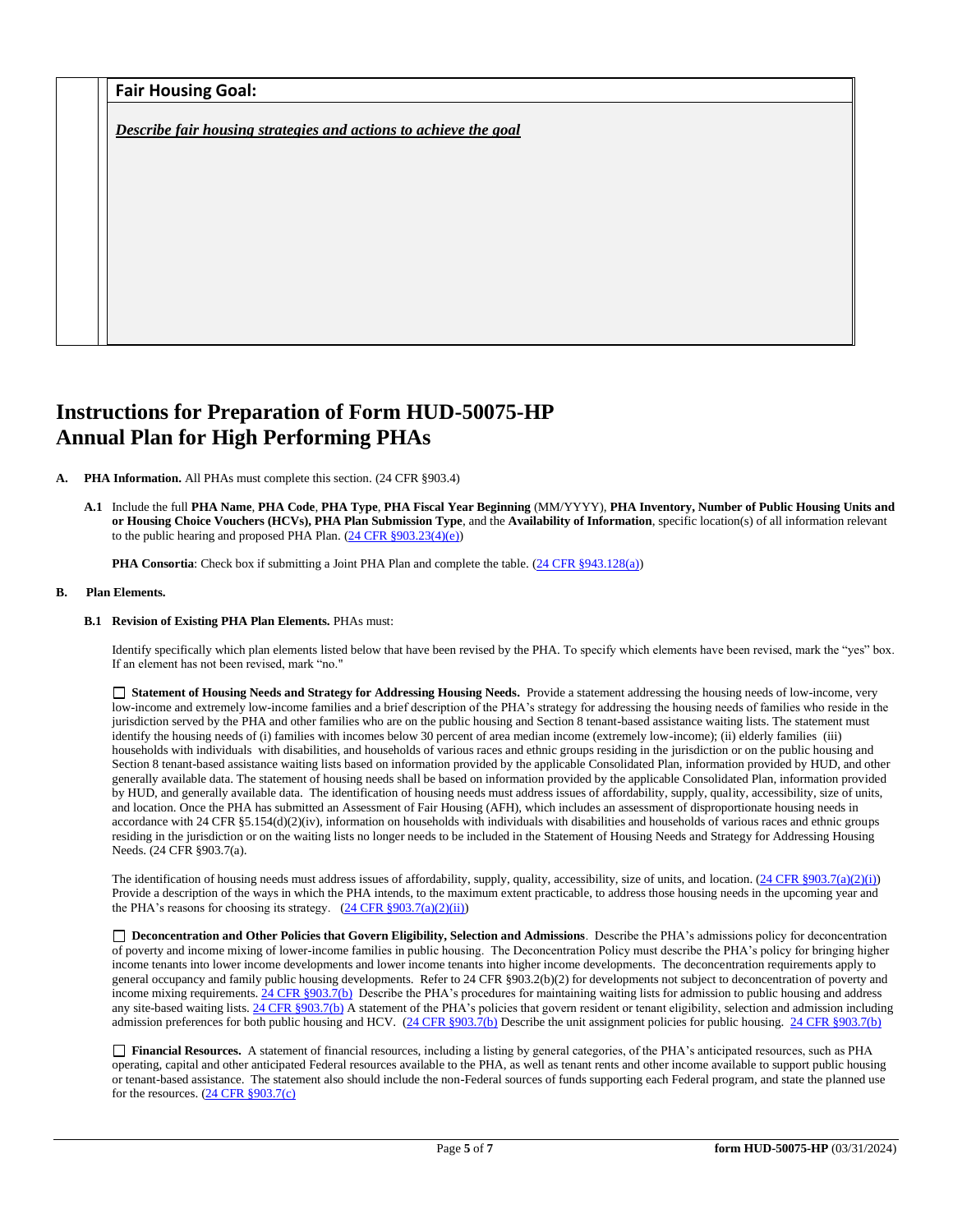**Rent Determination.** A statement of the policies of the PHA governing rents charged for public housing and HCV dwelling units, including applicable public housing flat rents, minimum rents, voucher family rent contributions, and payment standard policies. [\(24 CFR §903.7\(d\)](http://ecfr.gpoaccess.gov/cgi/t/text/text-idx?c=ecfr&sid=b44bf19bef93dd31287608d2c687e271&rgn=div5&view=text&node=24:4.0.3.1.3&idno=24#24:4.0.3.1.3.2.5.5)

 **Homeownership Programs**. A description of any homeownership programs (including project number and unit count) administered by the agency or for which the PHA has applied or will apply for approval. For years in which the PHA's 5-Year PHA Plan is also due, this information must be included only to the extent that the PHA participates in homeownership programs under section 8(y) of the 1937 Act. [\(24 CFR §903.7\(k\)](http://ecfr.gpoaccess.gov/cgi/t/text/text-idx?c=ecfr&sid=b44bf19bef93dd31287608d2c687e271&rgn=div5&view=text&node=24:4.0.3.1.3&idno=24#24:4.0.3.1.3.2.5.5) and 24 CFR §903.12(b).

 **Safety and Crime Prevention (VAWA).** A description of: **1)** Any activities, services, or programs provided or offered by an agency, either directly or in partnership with other service providers, to child or adult victims of domestic violence, dating violence, sexual assault, or stalking; **2)** Any activities, services, or programs provided or offered by a PHA that helps child and adult victims of domestic violence, dating violence, sexual assault, or stalking, to obtain or maintain housing; and **3)** Any activities, services, or programs provided or offered by a public housing agency to prevent domestic violence, dating violence, sexual assault, and stalking, or to enhance victim safety in assisted families.  $(24 \text{ CFR } \text{§}903.7(\text{m})(5))$ 

**Pet Policy.** Describe the PHA's policies and requirements pertaining to the ownership of pets in public housing. [\(24 CFR §903.7\(n\)\)](http://ecfr.gpoaccess.gov/cgi/t/text/text-idx?c=ecfr&sid=13734845220744370804c20da2294a03&rgn=div5&view=text&node=24:4.0.3.1.3&idno=24#24:4.0.3.1.3.2.5.5)

■ **Substantial Deviation.** PHA must provide its criteria for determining a "substantial deviation" to its 5-Year Plan. (24 CFR §903.7(r)(2)(i)

 **Significant Amendment/Modification**. PHA must provide its criteria for determining a "Significant Amendment or Modification" to its 5-Year and Annual Plan. For modifications resulting from the Rental Assistance Demonstration (RAD) program, refer to the 'Sample PHA Plan Amendment' found in Notice PIH-2012-32 REV-3, successor RAD Implementation Notices, or other RAD Notices.

If any boxes are marked "yes", describe the revision(s) to those element(s) in the space provided.

PHAs must submit a Deconcentration Policy for Field Office review. For additional guidance on what a PHA must do to deconcentrate poverty in its development and comply with fair housing requirements, se[e 24 CFR 903.2.](http://ecfr.gpoaccess.gov/cgi/t/text/text-idx?c=ecfr&sid=31b6a8e6f1110b36cc115eb6e4d5e3b4&rgn=div5&view=text&node=24:4.0.3.1.3&idno=24#24:4.0.3.1.3.1.5.2) [\(24 CFR §903.23\(b\)\)](http://ecfr.gpoaccess.gov/cgi/t/text/text-idx?c=ecfr&sid=13734845220744370804c20da2294a03&rgn=div5&view=text&node=24:4.0.3.1.3&idno=24#24:4.0.3.1.3.2.5.9)

**B.2** New Activities. If the PHA intends to undertake any new activities related to these elements or discretionary policies in the current Fiscal Year, mark "yes" for those elements, and describe the activities to be undertaken in the space provided. If the PHA does not plan to undertake these activities, mark "no."

 **HOPE VI.** 1**)** A description of any housing (including project name, number (if known) and unit count) for which the PHA will apply for HOPE VI; and 2) A timetable for the submission of applications or proposals. The application and approval process for Hope VI is a separate process. See guidance on HUD's website at[: https://www.hud.gov/program\\_offices/public\\_indian\\_housing/programs/ph/hope6](https://www.hud.gov/program_offices/public_indian_housing/programs/ph/hope6) . [\(Notice PIH 2011-47\)](http://www.hud.gov/offices/adm/hudclips/notices/pih/07pihnotices.cfm)

 **Mixed Finance Modernization or Development. 1)** A description of any housing (including name, project number (if known) and unit count) for which the PHA will apply for Mixed Finance Modernization or Development; and **2)** A timetable for the submission of applications or proposals. The application and approval process for Mixed Finance Modernization or Development is a separate process. See guidance on HUD's website at: [https://www.hud.gov/program\\_offices/public\\_indian\\_housing/programs/ph/hope6/mfph#4](https://www.hud.gov/program_offices/public_indian_housing/programs/ph/hope6/mfph#4)

**Demolition and/or Disposition.** With respect to public housing only, describe any public housing development(s), or portion of a public housing development projects, owned by the PHA and subject to ACCs (including project number and unit numbers [or addresses]), and the number of affected units along with their sizes and accessibility features) for which the PHA will apply or is currently pending for demolition or disposition approval under section 18 of the 1937 Act (42 U.S.C. 1437p); and (2) A timetable for the demolition or disposition. This statement must be submitted to the extent that approved and/or pending demolition and/or disposition has changed as described in the PHA's last Annual and/or 5-Year PHA Plan submission. The application and approval process for demolition and/or disposition is a separate process. Approval of the PHA Plan does not constitute approval of these activities. See guidance on HUD's website at: [http://www.hud.gov/offices/pih/centers/sac/demo\\_dispo/index.cfm.](http://www.hud.gov/offices/pih/centers/sac/demo_dispo/index.cfm) [\(24 CFR §903.7\(h\)\)](http://ecfr.gpoaccess.gov/cgi/t/text/text-idx?c=ecfr&sid=13734845220744370804c20da2294a03&rgn=div5&view=text&node=24:4.0.3.1.3&idno=24#24:4.0.3.1.3.2.5.5)

**Conversion of Public Housing under the Voluntary or Mandatory Conversion programs.** Describe any public housing building(s) (including project number and unit count) owned by the PHA that the PHA is required to convert or plans to voluntarily convert to tenant-based assistance; **2)** An analysis of the projects or buildings required to be converted; and **3)** A statement of the amount of assistance received to be used for rental assistance or other housing assistance in connection with such conversion. See guidance on HUD's website at:

<http://www.hud.gov/offices/pih/centers/sac/conversion.cfm>. [\(24 CFR §903.7\(j\)\)](http://ecfr.gpoaccess.gov/cgi/t/text/text-idx?c=ecfr&sid=13734845220744370804c20da2294a03&rgn=div5&view=text&node=24:4.0.3.1.3&idno=24#24:4.0.3.1.3.2.5.5)

**Conversion of Public Housing under the Rental Assistance Demonstration (RAD) program.** Describe any public housing building(s) (including project number and unit count) owned by the PHA that the PHA plans to voluntarily convert to Project-Based Assistance or Project-Based Vouchers under RAD. See additional guidance on HUD's website at: [Notice PIH 2012-32](http://portal.hud.gov/hudportal/HUD?src=/program_offices/administration/hudclips/notices/pih/12pihnotices) REV-3, successor RAD Implementation Notices, and other RAD notices.

□ Project-Based Vouchers. Describe any plans to use HCVs for new project-based vouchers. [\(24 CFR §983.57\(b\)\(1\)\)](http://ecfr.gpoaccess.gov/cgi/t/text/text-idx?c=ecfr&sid=b44bf19bef93dd31287608d2c687e271&rgn=div5&view=text&node=24:4.0.3.1.24&idno=24#24:4.0.3.1.24.2.41.7) If using project-based vouchers, provide the projected number of project-based units and general locations and describe how project-basing would be consistent with the PHA Plan.

□ Units with Approved Vacancies for Modernization. The PHA must include a statement related to units with approved vacancies that are undergoing modernization in accordance wit[h 24 CFR §990.145\(a\)\(1\).](http://www.ecfr.gov/cgi-bin/retrieveECFR?gp=1&SID=861f819542172e8e9912b8c1348ee120&ty=HTML&h=L&n=24y4.0.3.1.23&r=PART)

**Other Capital Grant Programs** (i.e., Capital Fund Community Facilities Grants or Emergency Safety and Security Grants).

- **B.3 Progress Report.** For all Annual Plans following submission of the first Annual Plan, a PHA must include a brief statement of the PHA's progress in meeting the mission and goals described in the 5-Year PHA Plan. [\(24 CFR §903.7\(r\)\(1\)\)](http://ecfr.gpoaccess.gov/cgi/t/text/text-idx?c=ecfr&sid=663ef5e048922c731853f513acbdfa81&rgn=div5&view=text&node=24:4.0.3.1.3&idno=24#24:4.0.3.1.3.2.5.5)
- **B.4 Capital Improvements.** PHAs that receive funding from the Capital Fund Program (CFP) must complete this section. [\(24 CFR §903.7 \(g\)\)](http://ecfr.gpoaccess.gov/cgi/t/text/text-idx?c=ecfr&sid=0885bb33f96a064e6519e07d66d87fd6&rgn=div5&view=text&node=24:4.0.3.1.3&idno=24#24:4.0.3.1.3.2.5.5). To comply with this requirement, the PHA must reference the most recent HUD approved Capital Fund 5 Year Action Plan in EPIC and the date that it was approved. PHAs can reference the form by including the following language in the Capital Improvement section of the appropriate Annual or Streamlined PHA Plan Template: "See Capital Fund 5 Year Action Plan in EPIC approved by HUD on XX/XX/XXXX."